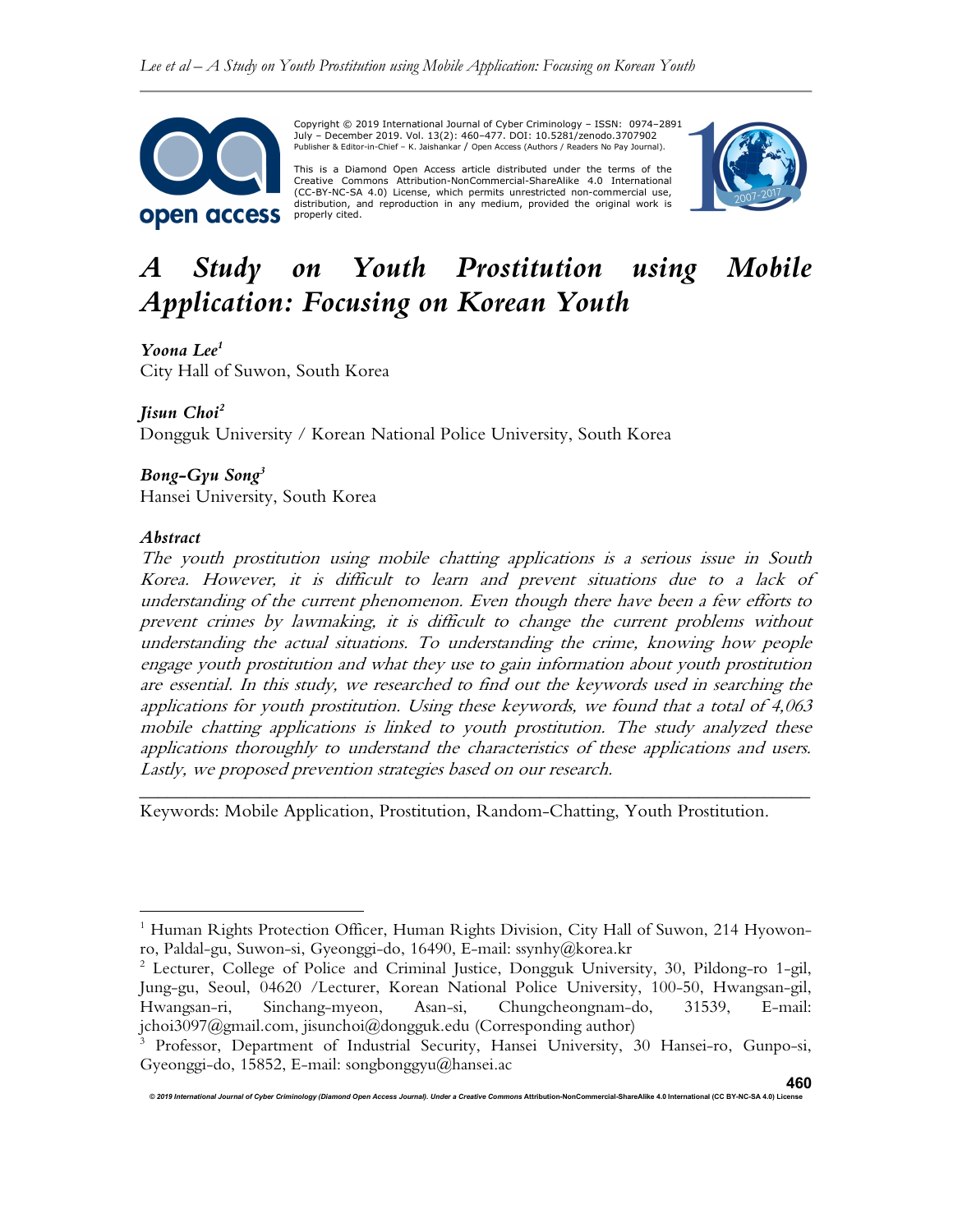

#### Introduction

For the youth, smartphones are not just about contacting or acquiring information. Teenagers are highly dependent on social media, games, and friendship as a window to escape reality. As the usage of smartphones increases, adolescents are often indiscriminately exposed to harmful online information. It may be natural for curious teenagers to become more interested in stimulating or sensational information in the flood of information. Often, teenagers fall into dangerous situations such as crime. Recently in South Korea, teenagers' use of mobile applications linked to prostitution has become a severe issue.

According to their preferences or trends, teenagers use various functions of mobile applications.<sup>4</sup> Recently, mobile applications for chatting have spread like a fashion among teenagers. According to the Ministry of Gender Equality and Family's 2016 Prostitution Survey, 74.8% of adolescents who have experienced 'conditional meetings (prostitution)' have met their customers through chat applications and chat sites. The prostitution websites have been gradually evolving into a form that utilizes online such as chat applications for mobile phones. A chat application (also called 'random chatting application') is an application that provides the opportunity for a user to contact an unspecified person without exposing his or her identity. The user may be connected to a nearby user by using a location-based service or randomly matched with another user. Regardless of the original development purpose, it became a very convenient system for those who want to use it for an illegal purpose such as prostitution.

The problem is that the chat application cannot currently be classified as a 'youth harmful application<sup>5</sup>.' There are some efforts to prevent the youth's harm using mobile applications. The Korea Communications Standards Review Committee is reviewing illegal and harmful information on a public profile, photo, nickname, chat room title, and others. Also, in the application, warning messages against illegal and harmful information are posted. The police are also cracking down on prostitution through applications' direct searches. Some 'adult sites' or 'adult applications' directly present more obvious illegal or harmful adult contents (i.e., porn). However, it is difficult to control and individual applications that provide other types of services (i.e., chatting, blind dates, part-time jobs).

For all ages with chat applications, teenagers can easily be exposed to prostitution. Juveniles in crisis have a desire to make money quickly, and the chat application provides an environment in which the sex shopper and seller can easily contact each other. More seriously, many teenagers start to meet out of curiosity or to make new friends. Adolescents who use the mobile application will accept information about prostitution indiscriminately, and exploiting this advantage, the shopper and dealers are showing a positive attitude toward generating profits.

<sup>&</sup>lt;sup>4</sup> An application is a dedicated program for a purpose that can be easily applied by a user for a specific task. Smartphone users can search for various applications in the 'Play Store' or 'App Store' based on the OS and easily download and use them. In Korea, 'application', 'appl', 'app' is used as exchangeable.

<sup>&</sup>lt;sup>5</sup> The Broadcasting Communication Deliberation Committee selects the 'Juvenile Information Protection Application for Juveniles' and conducts key monitoring and makes requests to correct illegal information such as deletion and access blocking. The application must be registered in the 'store' after development to be open to the public. At this time, if the service type is classified as a chat service, all age groups are available.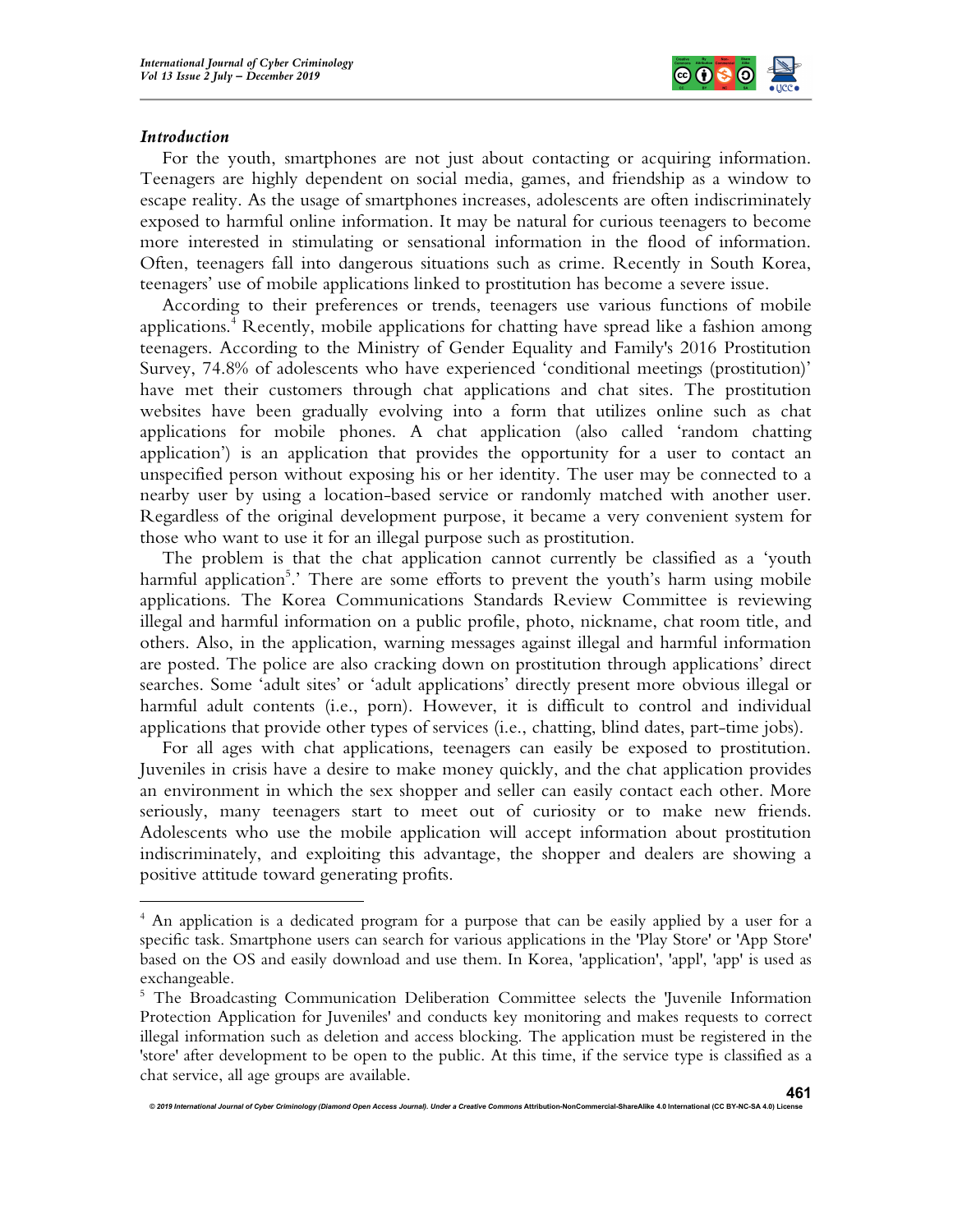Despite many suggestions that prostitution through the chat application is serious, there is a lack of discussion. In the previous research, there is only a legal review to see whether it is legal to regulate prostitution through the chat application, rather than examining the current situation. Therefore, this study is to examine the status of juvenile prostitution through chat applications. Specifically, first, we attempt to grasp a search keyword which users often use to download a chat application. Second, the current study attempts to understand the structure and actual operation status of a chat application that promotes prostitution. Third, the policy suggestions to prevent juvenile prostitution are explored.

## 1. LITERATURE REVIEW

#### 1.1. Prostitution by chat application

According to the Prostitution Survey by the Ministry of Gender Equality and Family<sup>6</sup> in 2016, 173 young people aged under 19 who experienced a crisis such as prostitution, runaway were surveyed, and the method of funding during the runaway period was 'conditional meeting/prostitution (48.6%)' the highest rate. Moreover, more than half (61.8%) of the respondents answered that they had an experience of prostitution. 74.8% of the main meeting routes were 'random chat application' and 'chat site.'

Currently, the researchers are aware that prostitution through online and chat applications is dangerous, and it is urgent to take measures against them. However, there are not many national studies that have conducted empirically on chat applications. Park Kwang-seon (2016) analyzed the actual operation data of a random chat application based on the investigation of the sexting case of the Cyber Crime Investigation Department of Seoul Metropolitan Police Agency in 2013 and examined the actual situation of the obscene information distributed in random chat. As a result, sexually explicit contact with children and teens such as sexual encounters and sexting were identified, and more than 60% of the picture files exchanged between users in random chat were pornography. In other words, the sense of protection for children and adolescents does not play a significant role in the selection of teenagers for chatting by the adult individual, and this can lead to child sexual exploitation and prostitution.

Chung Hyun-mi et al. (2016) conducted surveys and in-depth interviews with children/youth prostitutes and employees. According to the study, the easy ways for children and adolescents to get into prostitution were smartphone chatting application (61.4%) and internet chat cafe (23.5%). However, there are practical limits to detect and the prostitution of children and juveniles because of nature in cyberspace.

In other countries, sexual misconduct of teenagers, such as sexting, has also become a serious social problem, as well as the problem of prostitution and pornography spreading to children and adolescents on cyberspace (Ybarra & Mitchell, 2014). Online technologies, such as the Internet, have attracted teenagers to the prostitution industry more efficiently. In comparison with general prostitution, online prostitution's youths are

ed<br>The Journal of Cyber Criminology (Diamond Open Access Journal). Under a Creative Comm

<sup>6</sup> Prostitution Survey by the Ministry of Gender Equality and Family conducts surveys on prostitution every three years based on Article 4 of the Act on Prevention of Prostitution and Protection of Victims. A total of four surveys were conducted until the year 2016 after the first survey was conducted in 2007.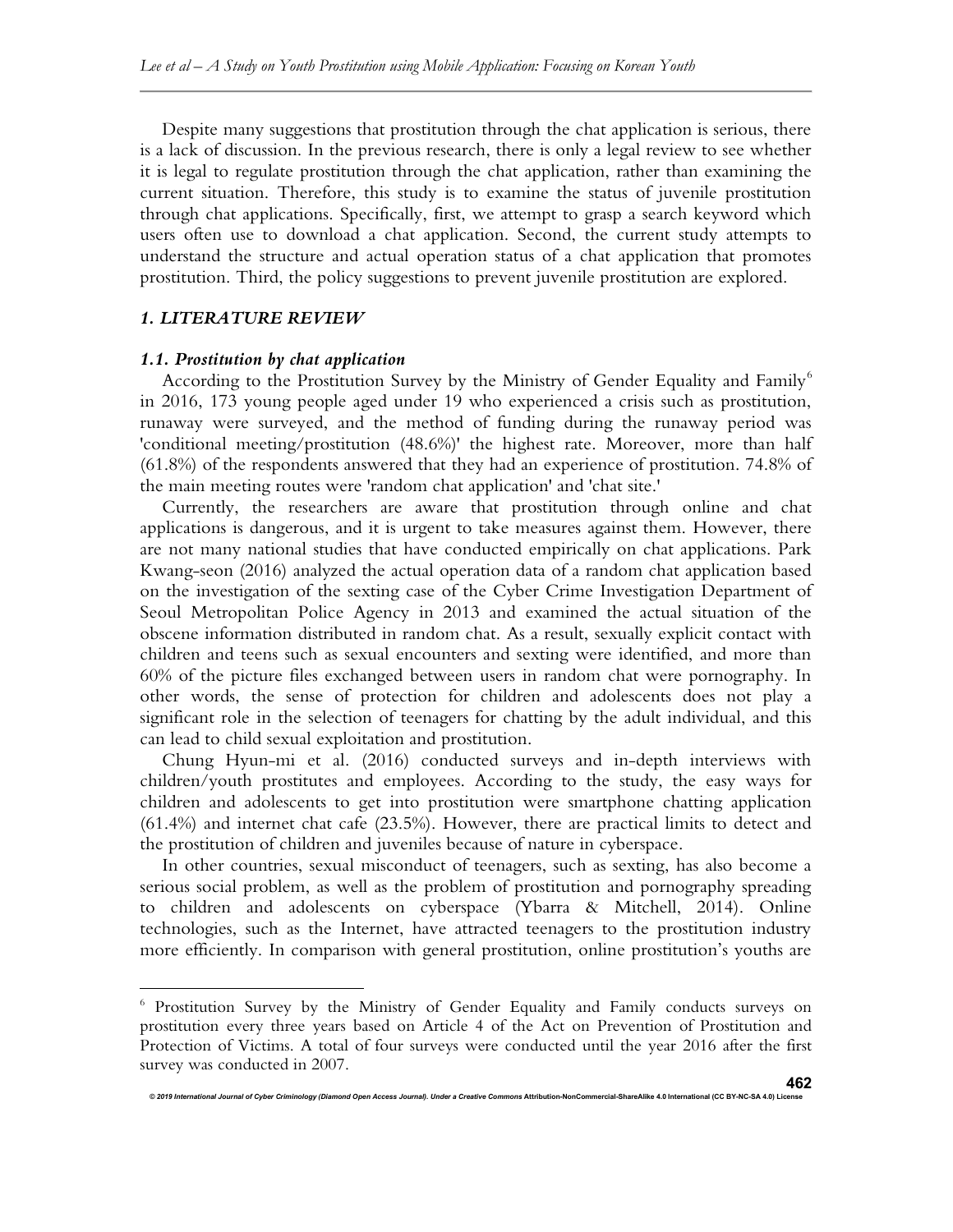

younger, and 90% of them are engaged by the third party (such as an agency); therefore, police are having difficulties in detecting (Wells, Mitchell, & Ji, 2012). As a result, the cyber environment, such as Internet chatting, has been activating more juvenile prostitution. The previous studies had a collective voice that the enactment of laws and ordinances that can regulate and punish the cyber prostitution environment, which is changing from prostitution through chat applications.

## 1.2. Legal review of chat applications

Depending on a scholar, the concept of prostitution is different. However, the definition from the 'Act on the Punishment of Prostitution' is widely used in Korea. According to Article 2, Paragraph 1 of the Act, 'prostitution' refers to actions that receive or promise money or other property interests, engage in sexual intercourse or similar sexual intercourse using a part of the body or tools such as mouth or anus with unspecified others. 'Prostitution agency and other acts' refers to the act of providing money, land, and buildings while recognizing the fact that it is provided for the prostitution, inciting or forcing the prostitution, and providing the place for the prostitution. Besides, Article 4 of the law also prohibits all actions related to advertisement of prostitution, such as introducing and arranging employment by knowing that prostitution, procurement of prostitution, an act of trafficking for prostitution, selling sex, employment or recruitment of other persons for the prostitution.

According to the current law, the regulations that can be applied in chat application used for the mediation or brokering of the prostitution of children and youth are as follows. First, the "Act on the Protection of the Sex of Children and Adolescents (the 'Act')" is a way to penalize sanctions. In Article 15 of the Act, the 'Procurement Act of Arrangement.' prohibits the prosecution of children and youth prostitution and the distribution of information related to prostitution.<sup>7</sup> The problem is challenging to apply to prostitution using chat applications in recent years. The chat application is mainly aimed at 'making friends' or 'chatting' on the surface, and it is difficult to punish the user because the user who is not the chat application operator directly uploads the prostitution information.

Following Article 7 of the "Juvenile Protection Act," the chat application is designated as a 'Youth harmful medium,' and its administrative regulations are applied. If it is difficult to designate it as a harmful medium for juveniles, it may be considered to classify the age rating of the application according to Article 8, 'Classification of Media Classification,' and to consider related measures (Kim, 2016). The deliberation and decision of harmful juvenile materials, according to Article 7 of the Juvenile Protection Act, shall be designated by the Juvenile Protection Committee and each deliberative agency. However, most of the existing mobile chat applications are not designated as harmful media for

<sup>&</sup>lt;sup>7</sup> Article 15 (1) of the Act on the Protection of the Sexuality of Children and Adolescents states that "the act of buying sex of children and adolescents, And to be punished by an organ imprisonment of more than seven years. In addition, Article 2 of the same article stipulates that those who arrange for the act of buying a child or a juvenile as a business or who provide information on the information network shall be punished by imprisonment for not more than 7 years or a fine not exceeding 50 million won.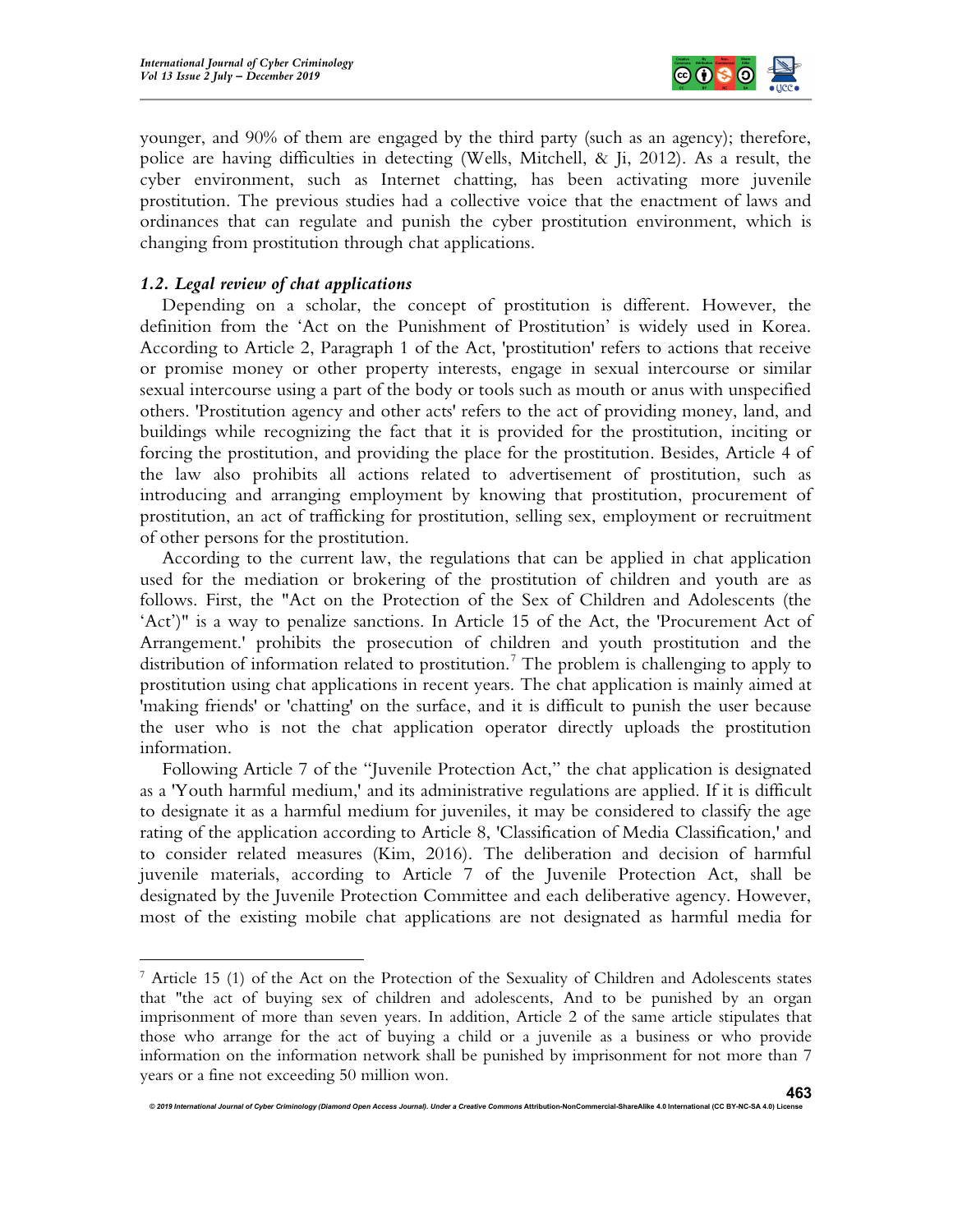young people and will not be designated in the future. Even if it is specified, it is expected that alternative applications with similar purposes will be developed and operated considering the speed of change of application development, registration, and operation process.

According to Article 8 of the Juvenile Protection Act, the Juvenile Protection Committee and each deliberative body are required to set the grade for the juvenile's age to be used for both 'harmful contents for the youth' and net yet decided contents as harmful. However, in the case of a smartphone application, except for the online game application, the youth protection committee or the related deliberation agency does not classify the age separately but follows the 'self-regulation of the provider by the application open market operator.' Therefore, it is difficult for the media rating system in the current Youth Protection Act to put a realistic regulation on the random chat application (Kim, 2016). It is more challenging to detect crime scenes using a standard investigation method than to crack down on prostitution promotional mobile applications in the investigation agencies. It is possible to trace prospecting brokers and sex traffickers by tracking current I.P. addresses, but it is difficult to arrest them because of illegal use of traps. Also, considering that the chat application typically has only about a week's worth of server history, an immediate arrest is needed, such as by induction and induction. The problem is that there is no legal basis in this regard.

Kim, Han-gyun (2014) argues that feasible regulations and policies should be actively examined to prevent sex offenses in children and adolescents actively.<sup>8</sup> In the United States, the Cyber Crime Response Team (ICAC), which is administered by the Office of Juvenile Justice and Delinquency Prevention, the Federal Ministry of Justice, is responsible for effective investigation of sex offenses and child pornography in cyberspace (Mitchell, Kimberly, et al., 2012). As the Internet use of children and adolescents increases rapidly, cyber-space activities of sex offenders who are aiming at children and adolescents increase as the pornography of children on internet floods. Teams were organized under Providing Resources, Officers, and Technology to Cancellation Act Eradicate Cyber Threats to Our Children Act: PROTECT Our Children Act of 2008. As of 2012, 61 cooperative response teams, consisting of 3,000 federal, state, and local investigative agencies and prosecutors, are establishing a nationwide network. Each response team is responsible for investigating sexual harassment, cyber-criminal investigation, and criminal prosecution (Mitchell, Kimberly, et al., 2012; Kim, 2014).

In addition, the Federal Explosion & Obscenity Section, Department of Justice, and Criminal Division of the Criminal Investigation Department of the Federal Ministry of Justice periodically conducts an 'undercover investigation' to strengthen the crackdown and monitoring for the harmful environment of the youth. Undercover online child

onal Journal of Cyber Criminology (Diamond Open Access Journal). Under a Creative Commons Atternation-Noncommer<br>Internation-Noncommercial-ShareAlike 4.0 International (CC By-NC-SA 4.0) Distributional (CC By-NC-SA 4.0) Unit

<sup>&</sup>lt;sup>8</sup> In the case of the Anglo - American law, there is no legal provision to comprehensively justify the misconduct of the investigative agency in the pitfalls or secret investigations. However, anyone who falls into the trap investigation of the investigation agency is proved to be trapped and a defense of entrapment is recognized. In other words, it must be proved that the investigating agency has actively worked or planned to commit a person who is considered to have committed no crime unless they have been convicted or persuaded by the investigator (Jeong, 2009; Kim, 2014).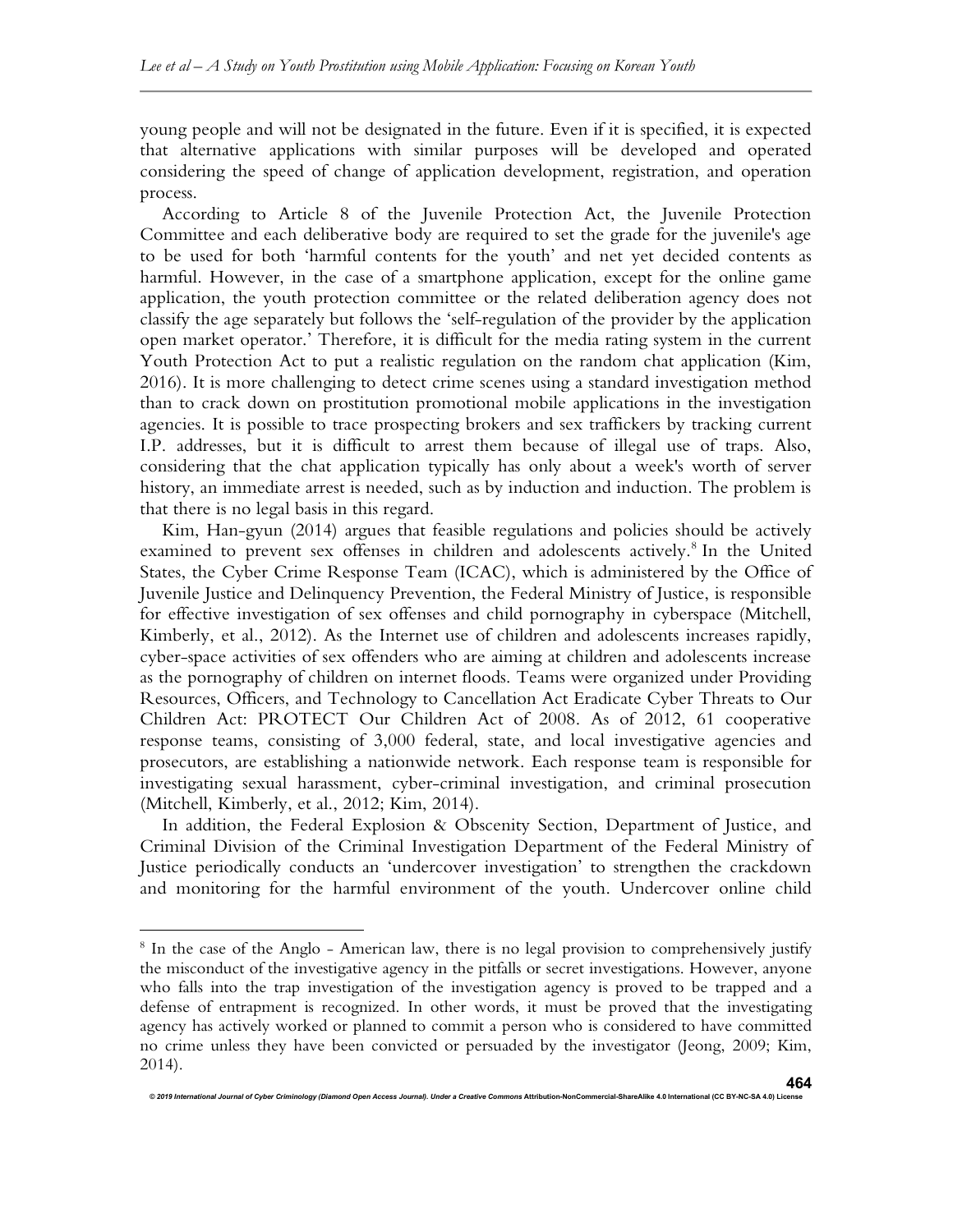

exploitation investigation is a kind of proactive investigation technique that seeks potential child sexual offenders by disguising themselves as children or adolescents (Kim, 2014).

## 2. DATA AND ANALYTIC METHOD

The survey identified trends in search keywords related to chat applications during the preliminary survey period (2016.05  $\sim$  2016.06) and the survey period (2016.09  $\sim$ 2016.10). First, we conducted a substantive investigation of the applications searched by the keywords selected during the preliminary survey.

During the preliminary survey, we looked at application keywords that are often used in connection with prostitution. First, we searched the 'existing keywords (27)' in the Google Play Store, which was used in the actual survey on prostitution in 2013 and figured out the number of applications that could be downloaded for free. Through this process, we could see how the keywords used in 2013 are currently being used. Second, to identify which keywords are being used concerning prostitution in 2016, it is necessary to search for 'new keywords' such as 'terminology related to prostitution,' 'terms related to nightlife,' and 'terms with prostitution.' Third, the top 50 keywords that were searched for in 2016 were selected in order of the keywords that are frequently searched for applications, and the number of applications was searched by re-searching the 'related keywords' presented when those  $50$  keywords were searched<sup>9</sup>. Finally, we compiled the number of applications that were searched for 'top 50 keywords searched in 2016' and 'related keywords' and selected '2016 final keywords (27)' to search for as many applications possible.

During this survey period, we searched and downloaded all the applications that are searched by 'existing keywords (27)' and '2016 final keyword (27)'. A total of 54 keywords (27 existing keywords, 27 final 2016 keywords) were searched, and a total of 4,063 applications were found. Table 1 presents the number of applications searched by the search keyword. According to the results of the analysis, 209 applications (apps) by 'blind date' (5.1%), 191 apps by 'opposite sex meeting' (4.7%), 190 apps by 'random chatting' (4.7%), 188 apps by 'random chat' (4.6%) and 182 apps by 'meeting' (4.5%) were found. The keywords that can find the fewest applications were 'Emperor tour, demimonde, point five, fairy, watching movies together, having a drink.' As in the keyword selection process, 27 'existing keywords' that were used in the actual survey of prostitution in 2013 showed a low utilization rate, and the 'final keywords' selected in 2016 were mainly used. On the surface, many keywords seemed to have nothing to do with prostitution.

<sup>&</sup>lt;sup>9</sup> Related Keywords: When developers register their applications, they attach search keywords that users can use widely to the part that PR of each application. This refers to the relevance between the search keyword and the application, and relates to the search ranking of the application, which is the part of the developer that constantly updates so that many target users find the application. Therefore, we have comprehensively grasped the keyword suggested by the developer in each application and arranged a list of related search terms.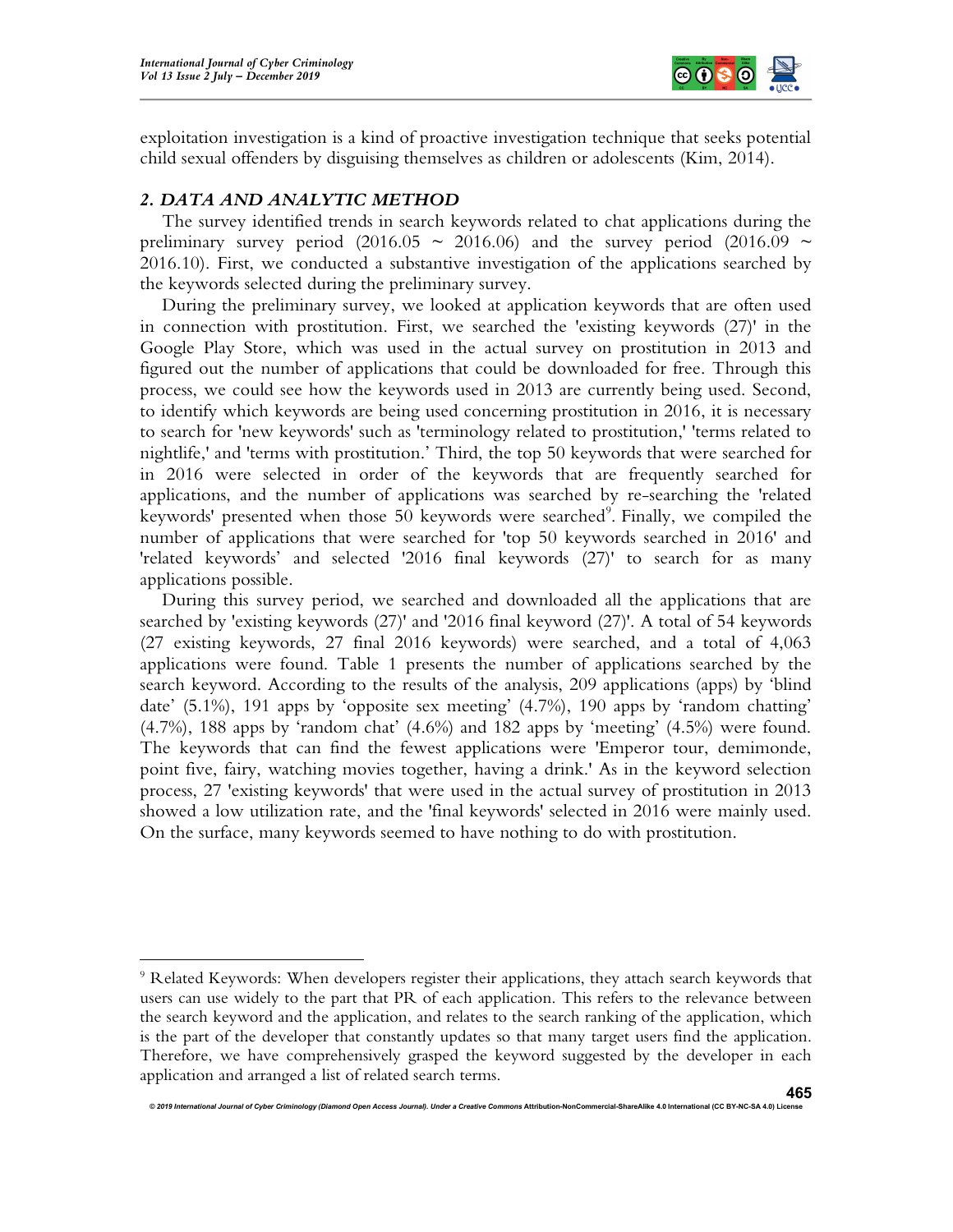|                                     | Search Keywords (Number of Apps Searched)                                                                                                                                                                                                                                                                                                                                                                                                                                                                                                                                                                                  |
|-------------------------------------|----------------------------------------------------------------------------------------------------------------------------------------------------------------------------------------------------------------------------------------------------------------------------------------------------------------------------------------------------------------------------------------------------------------------------------------------------------------------------------------------------------------------------------------------------------------------------------------------------------------------------|
| 2016 New<br>Keywords                | Blind date (200), opposite sex meeting (191), random chatting (190),<br>random chat (188), meeting (182), regional meeting (166), anonymous chat (166),<br>meeting (165), chatting (163), friend of opposite sex (156), opposite sex (155),<br>dating (143), ideal type (112), lover making (111), escape single (129)<br>making friend $(124)$ , real blind date $(107)$ , adult dating $(107)$ , fun talk $(103)$ ,<br>relation (102), making lover (98), boyfriend/girlfriend (90), healthy sex meeting (89),<br>conversation with strangers (82), conditional meeting (63),<br>home massage service (49), massage (37) |
| 2013<br>Existing<br><b>Keywords</b> | Lover meeting (143), a meeting part-time (56), lover agency (53), a video chat (42),<br>drinking friend (42), phone chatting (36), Sexy chatting (35), proxy part-time (34),<br>special meeting (28), special part-time (26), nude chatting (24), Conditional meeting (18),<br>pay meeting $(17)$ , fox chat $(9)$ , night culture $(5)$ , ten pro $(3)$ , night fairy $(3)$ , enjoy partner $(2)$ ,<br>entertainment portal (2), sitting mat house (1), Bukchangdong (1), fairy (1)<br>let's drink together $(1)$ , let's watch movie together $(1)$ , point five $(1)$ , demimonde $(1)$ , the<br>emperor tour (1)       |

# Table 1. Number of applications retrieved with 54 keywords

Fifty-four keywords searched a total of 4,063 applications. Except for duplicate applications, there are a total of 832 applications for the final research. The 832 applications collected were identified as 'how relevant they are to prostitution' and classified into four types as follows.

| Type of Application         | Number of Application | Percent $(\% )$ |
|-----------------------------|-----------------------|-----------------|
| <b>Prostitution Related</b> | 317                   | 38.1            |
| Not Prostitution Related    | 265                   | 31.9            |
| Disappeared                 | 102                   | 12.3            |
| Others                      | 148                   | 17.8            |
| Total                       | 832                   | 100.0           |

## Table 2. Application Type

'Prostitution related' type can be used to directly obtain prostitution information by uploading posts related to prostitution and prostitution within the application and obtaining indirect prostitution information through 'bulletin board, chat, one-to-one conversation.' 'Not Prostitution Related' refers to applications that have nothing to do with prostitution. 'Disappeared' means that the search was possible, but the application was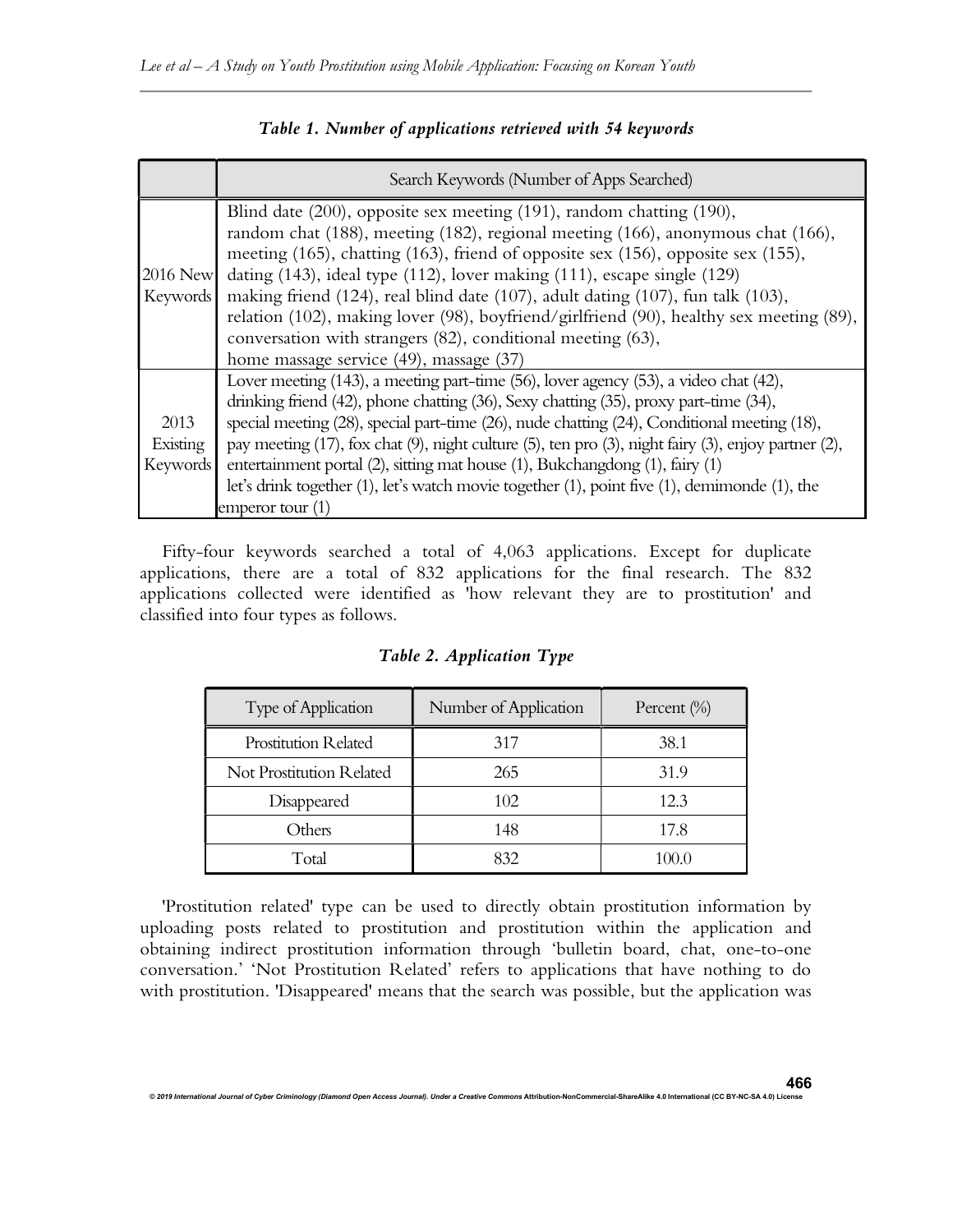

deleted at the time of the investigation and was inaccessible<sup>10</sup>. 'Others' refers to an application that did not run during the investigation period, terminated immediately upon execution, did not have a membership, or did not log in after signing  $up^{11}$ .

## Table 3. Survey Contents

## Research content: Application characteristics

The number of downloads, the information related to development and operators, the age of use, membership, homepage connected, whether the user is authenticated, whether the user is registered, whether the prostitution prevention and enforcement notice, type, location service, social media account, payment method, providing free credits, ad availability, ad format

Among the four types of classification results, 317 (38.1%) of the prostitution-related applications were the most common, and the number of applications that had become extinct was substantial; thus, the number of prostitution-related applications is expected to be substantially higher than the presented number. Therefore, the final research target of this study is 317 prostitution-related applications.

#### 3. RESULTS

#### 3.1. Chat application download status

Table 4 is the download status of chat applications related to prostitution. The number of downloads is a number that automatically updates the Google Play Store to show how many users have downloaded the application.

As a result of the analysis, it was shown that the apps with the number of downloads were between '1,000 and 10,000 people' were 106 (33.4%) and '10,000 - 100,000', 82 (25.9%). More than half of the applications directly or indirectly provide users with a size of 1,000 to less than 100,000. Despite the presence of many other applications providing similar services, the number of users of applications that directly or indirectly provide prostitution information was significantly higher and more active.

<sup>&</sup>lt;sup>10</sup> Some of the applications that were searchable during the survey period were 'not searchable' after the end of the survey period. Note that if the application is gone, the application should not be running. However, even though it is no longer searchable, some of the previously downloaded applications have been running. In other words, even if you crack down on the Google Play Store, users who download and use the prostitution promotion application will still be able to use it.

 $11$  Additionally, in the course of analyzing and reporting the data after the investigation period (May-September 2016), "blocked" applications were also identified.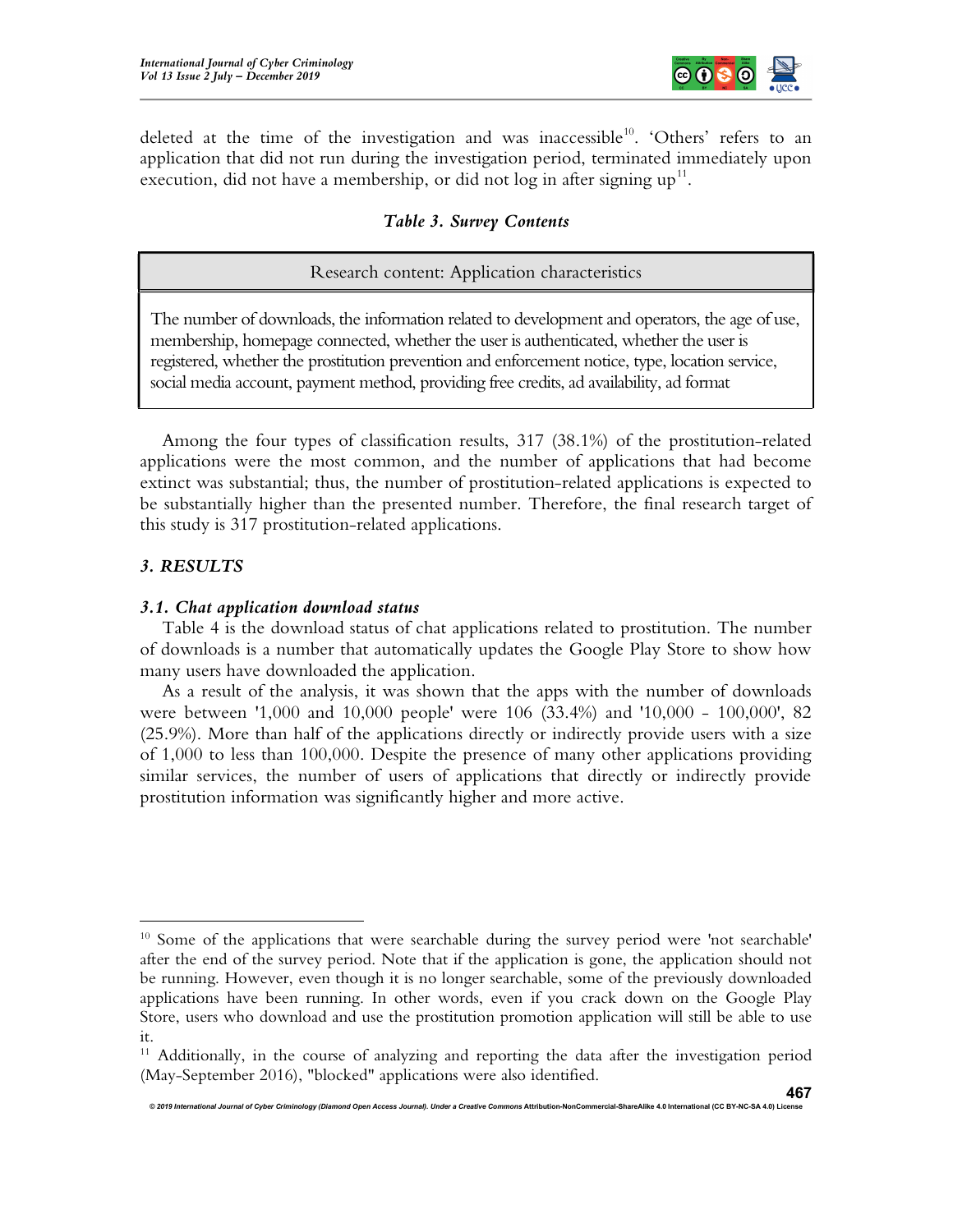| Number of Downloads (Person) | Number of Application | Percent $(\% )$ |
|------------------------------|-----------------------|-----------------|
| $1 - 100$                    | 16                    | 5.0             |
| $100 - 1,000$                | 60                    | 18.9            |
| $1,000 - 10,000$             | 106                   | 33.4            |
| $10,000 - 100,000$           | 82                    | 25.9            |
| $100,000 - 1,000,000$        | 38                    | 12.0            |
| $1,000,000 - 500,000,000$    | 12                    | 3.8             |
| Missing                      | 3                     | 0.9             |
| Total                        | 317                   | 100.0           |

Table 4. Application Downloads

#### 3.2. Name of chat application developer  $\cdot$  Operator status

We looked at 252 chat applications that can identify the developer/operator name among 317 applications to see if there is a duplicate developer/operator name. This process is to understand if a developer/operator is running two or more different applications under a single name.

As a result, most application developers were not duplicated (89.3%), 2 duplicates 20 applications (7.9%), two applications were three duplicates, and ten duplicates (0.8%), ' 9 duplicates' and '12 duplicates' were one application respectively. Therefore, the ratio of applications with duplicate developers (2 to 12) is 10.7%. Notable is that the number of applications developed with a single developer name ranges from two to twelve. It is expected that prostitutes or some profitable operators were exploiting these chat applications.

| Developer Name Duplicates | Number of Application | Ratio $(\%)$ |
|---------------------------|-----------------------|--------------|
| No Duplicates             | 225                   | 89.3         |
| Twice                     | 20                    | 7.9          |
| Three times               |                       | 0.8          |
| 5-12 times                |                       | 2.0          |
| Total                     | 252                   | 100.0        |

Table 5. Application developer name duplication status

## 3.3. Membership and Authentication Status

A membership indicates whether a user must join the application to download and execute the application. If the user does not need a membership, he/she can enter the information at the same time as he/she runs the application and use the application

© 2019 International Journal of Cyber Criminology (Diamond Open Access Journal). Under a Creative Commons Attribution-NonCommercial-ShareAlike 4.0 Interna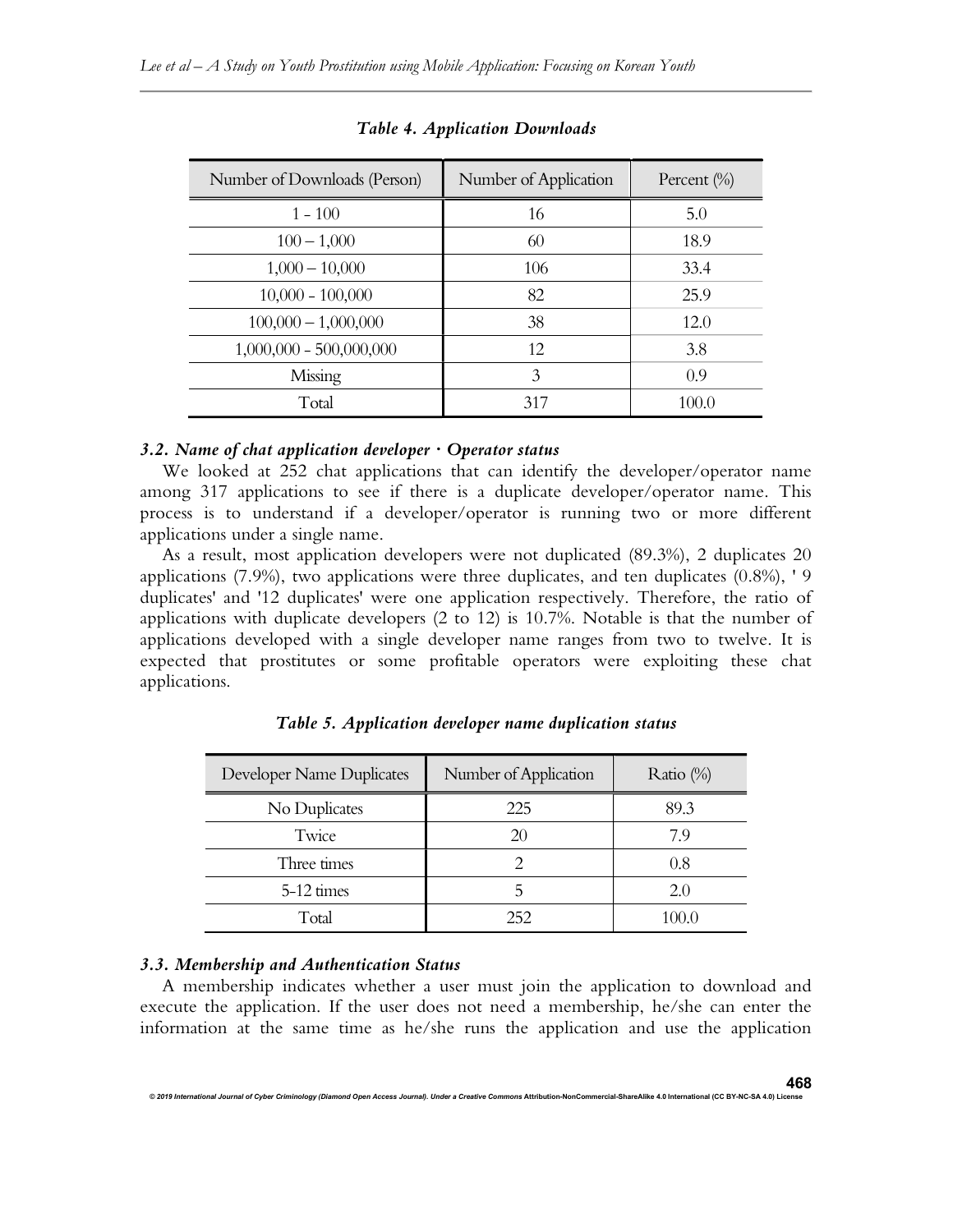

immediately. As a result, 238 (75.1%) applications were required to register, and 79 (24.9%) were not.

Also, we examined whether the user is self-authenticated and how to authenticate to run the application. Self-authentication is a process of confirming whether the user is the person him/herself. It is divided into 'device authentication method' and 'real name authentication method.' The 'device authentication method' is a method of confirming whether the device to be registered after receiving the authentication code and inputting in the applications. The 'real name authentication method' refers to the method of completing the authentication of the cellular phone device after inputting the person's date of birth and real name. The survey found that most applications did not require authentication (87.7%). When authentication is required, 16 (5.0%) applications requiring 'blind name authentication' and 23 (7.3%) applications requiring 'device authentication' such as mobile phones.

Of the applications that required membership, 199 (62.8%) did not require authentication, 16 (5.0%) required real-name authentication, 23 (7.3%) required device authentication, and 79 applications (24.9%) do not need both membership and authentication. Most of them need a membership but do not require self-authentication. Next, we looked into different types of applications that did not require both member registration and personal authentication.

|                            |                          |          | Sign-up   | Total (%)  |  |
|----------------------------|--------------------------|----------|-----------|------------|--|
| Category                   |                          | $\rm No$ | Yes       |            |  |
|                            | No Authentication        | 79(24.9) | 199(62.8) | 278(87.7)  |  |
| Personal<br>Authentication | Real Name Authentication | 0(0.0)   | 16(5.0)   | 16(5.0)    |  |
|                            | Device Authentication    | 0(0.0)   | 23(7.3)   | 23(7.3)    |  |
|                            | Total                    | 79(24.9) | 238(75.1) | 317(100.0) |  |

Table 6. Cross-table Analysis of Membership and Self-certification Status

## 3.4. Age of use

We looked at the age of application usage. The age of use refers to the age limit of the user, as suggested by the application developer. As a result of the analysis, '17 years old' was the highest as 210 (66.2%), '12 years old' 42 (13.2%), '3 years old' 49 (15.5%), and '18 years old' 1 (0.3%), in order. In other words, 317 applications, both directly and indirectly providing information on prostitution, indicate that the youth can easily download and use it. When looking at an application whose age is set to '3' or '7', the use age notice is just a formal process that developers set when registering an application.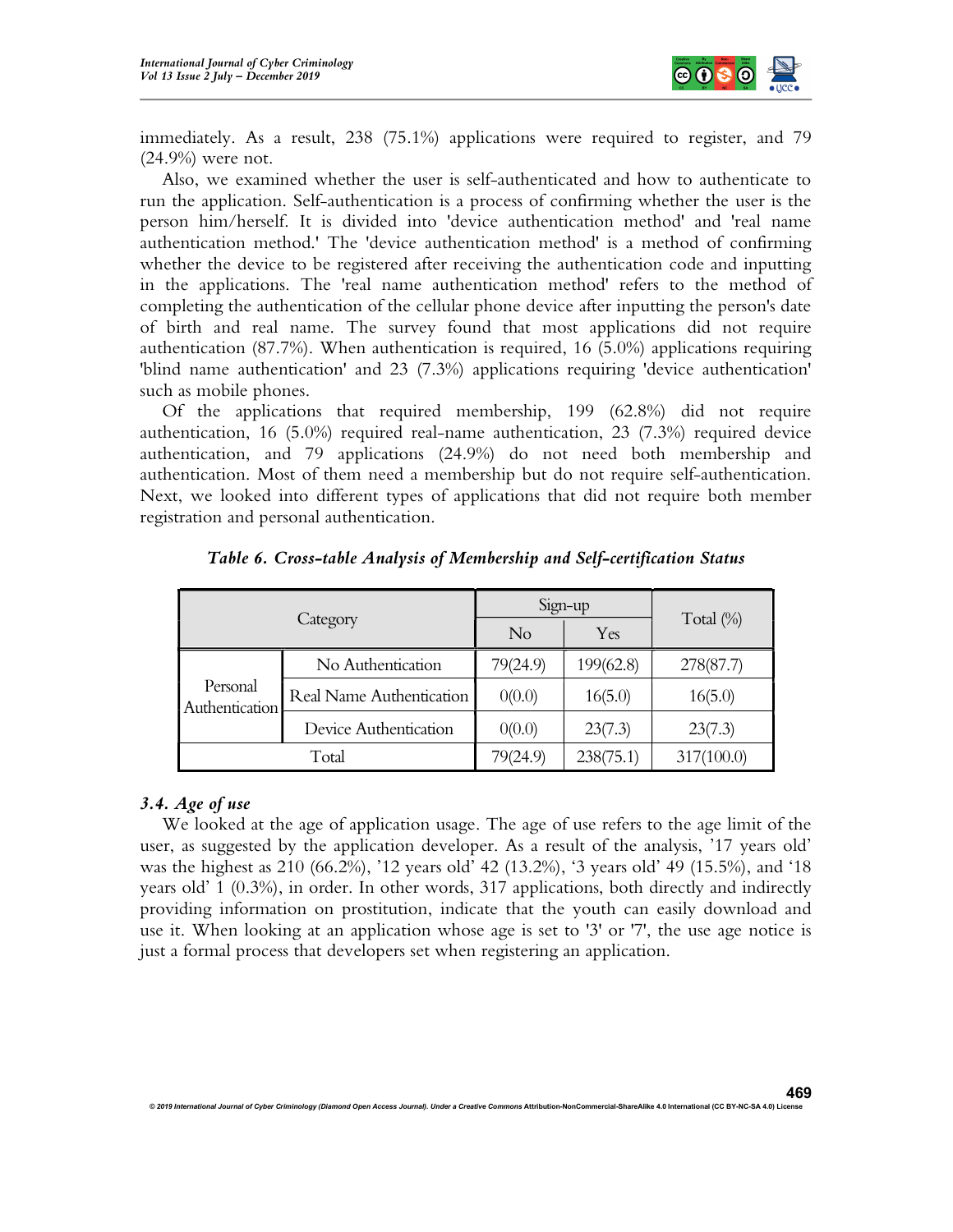| Age of Use | Number of Application | Ratio (%) |
|------------|-----------------------|-----------|
|            | 49                    | 15.5      |
|            | 15                    | 4.7       |
| 12         | 42                    | 13.2      |
| 17         | 210                   | 66.2      |
| 18         |                       | 0.3       |
| Total      | 317                   | 100.0     |

Table 7. Age of Use

## 3.5. Application service type

Table 8 shows the service types provided by the application. The service type indicates what type of information the current application provides. The 'random chat type' is a type that enables a user to connect with other users at random and communicate. 'Binging type' is a type that can communicate with other users in the form of a blind date according to a specific time or condition (a willingness to be informed, an ideal type registered by an individual). 'Video call type' is a type that can make a video call with other users. 'Voice call type' is a type that can communicate with other users without voice or chat. The "bulletin board type" is a form in which a user can create a bulletin board with contents desired by the user and select another user to send a conversation or a message. Lastly, 'Part-time information-providing type' is the same as general job information providing application, but the information is related to prostitution.

As a result of the analysis of 317 applications, 225 (71.0%) of the various types of 'bulletin board type,' 21 (6.6%) of 'random chat type,' and 12 (3.8%) of 'voice call type' appear. A mix of two or more types of services (17.0%) is also noteworthy. It is also possible to obtain prostitution-related information (5.6%) even in applications that provide part-time information. Also, 'bulletin board type' (71.0%), which allows users to select the desired message and make a conversation, showed the highest rate because it is necessary to select information or conditions. These results reflect the demand of users who want to select their own after checking.

## 3.6. Location-based service and social media account interworking service provision status

Table 9 shows whether 317 applications related to prostitution provide location-based services. Location-based service is a mobile navigation network or a GPS (Global Positioning System)<sup>12</sup> providing various services to the user based on the location information obtained from the user.

e<br>International Diamond Criminology (Diamond Open Access Journal). Under a Creative Cont

<sup>&</sup>lt;sup>12</sup> GPS (Global Positioning System) is a satellite navigation system that receives signals from GPS satellites and calculates the user's current position. It is mainly used for navigation devices such as airplanes, ships, and automobiles. Recently, it has been widely used in smartphones and tablet PCs (2016.09.30).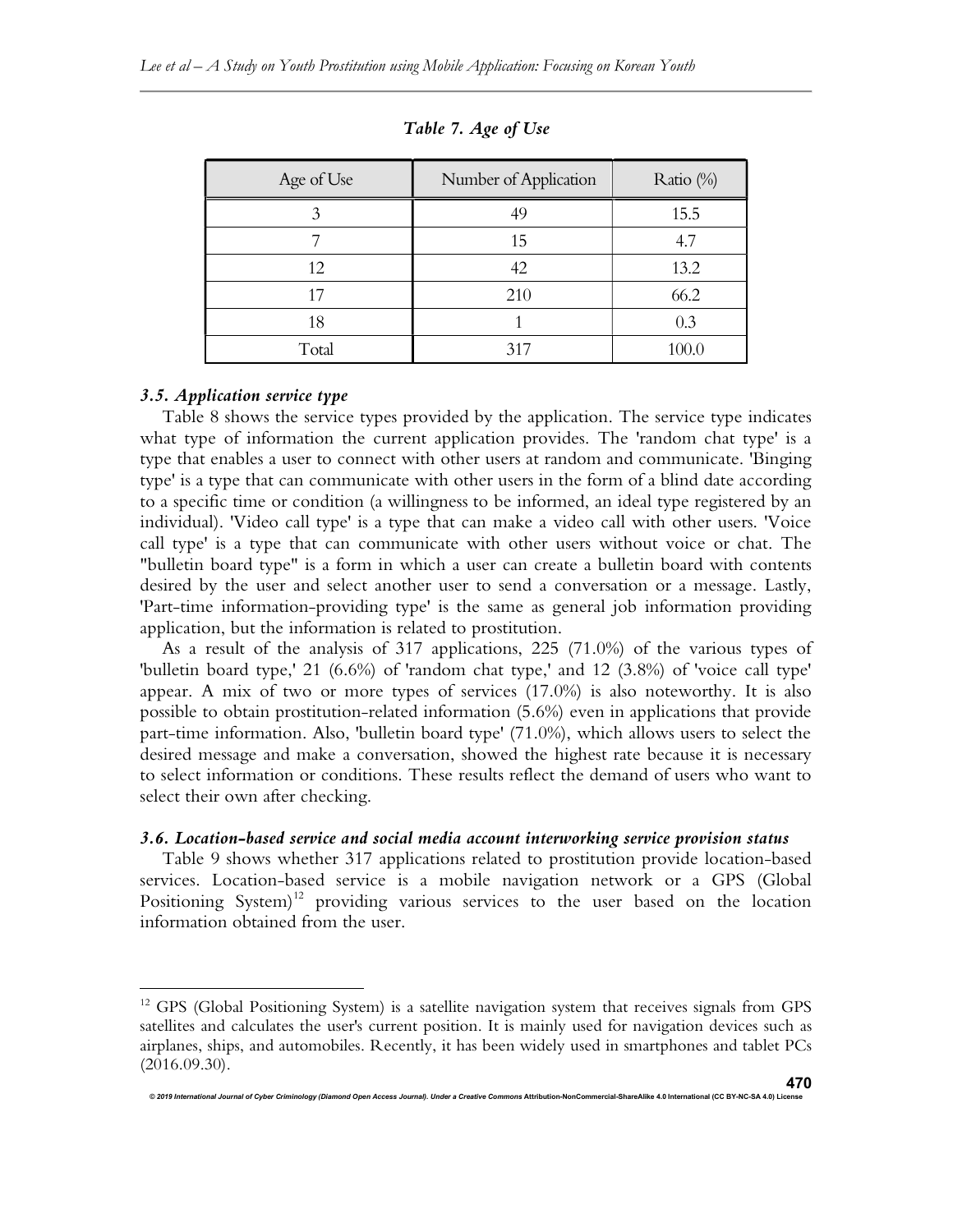

| Category    |                                                 | Number of<br>Application | Ratio (%) |  |
|-------------|-------------------------------------------------|--------------------------|-----------|--|
|             | Random Chat                                     | 21                       | 6.6       |  |
|             | <b>Busting</b>                                  | 1                        | 0.3       |  |
| Simple      | Video Call                                      | $\overline{2}$           | 0.6       |  |
| Type        | Voice Call                                      | 12                       | 3.8       |  |
|             | Part-time Information Providing                 | $\overline{2}$           | 0.6       |  |
|             | <b>Bulletin Board</b>                           | 225                      | 71.0      |  |
|             | Random Chat+Video Call                          | 1                        | 0.3       |  |
|             | Random Chat+Voice Call                          | $\overline{2}$           | 0.6       |  |
|             | Random Chat+Bulletin Board                      | $\overline{2}$           | 0.6       |  |
|             | Video Call+Bulletin Board                       | 22                       | 6.9       |  |
| Mix<br>Type | Voice Call+Bulletin Board                       | 6                        | 1.9       |  |
|             | Part-time Information Providing +Bulletin Board | 16                       | 5.0       |  |
|             | Random+Video+Bulletin Board                     | 2                        | 0.6       |  |
|             | Random+Voice+Bulletin Board                     | 1                        | 0.3       |  |
|             | Video+Voice+Bulletin Board                      | $\overline{2}$           | 0.6       |  |
|             | Total                                           | 317                      | 100.0     |  |

## Table 8. Type of Service Provided

Whether to provide location-based services refers to "whether the application itself can determine the user's location and enable certain services with other users nearby." When providing location-based services, the application users are provided with information on how far they are located, so that a user at a nearby location can be selected to send a conversation or a message. On the other hand, in the case of an application that does not provide location-based services, a user can set an 'area' and then use the application. The survey found that 65 out of a total of 317 applications (20.5%) were providing locationbased services. These services allow users to share their location information so that direct contact can be made more accessible.

Besides, we found that the application provided the social media account and the 'interlocking service' of the application. As a result, most of the applications did not provide the social media interworking service (92.6%) and in case of providing service, Mixed  $(3.5\%)$ , Facebook  $(2.5\%)$ , KakaoTalk  $(0.9\%)$  and Google  $(0.3\%)$ , in order.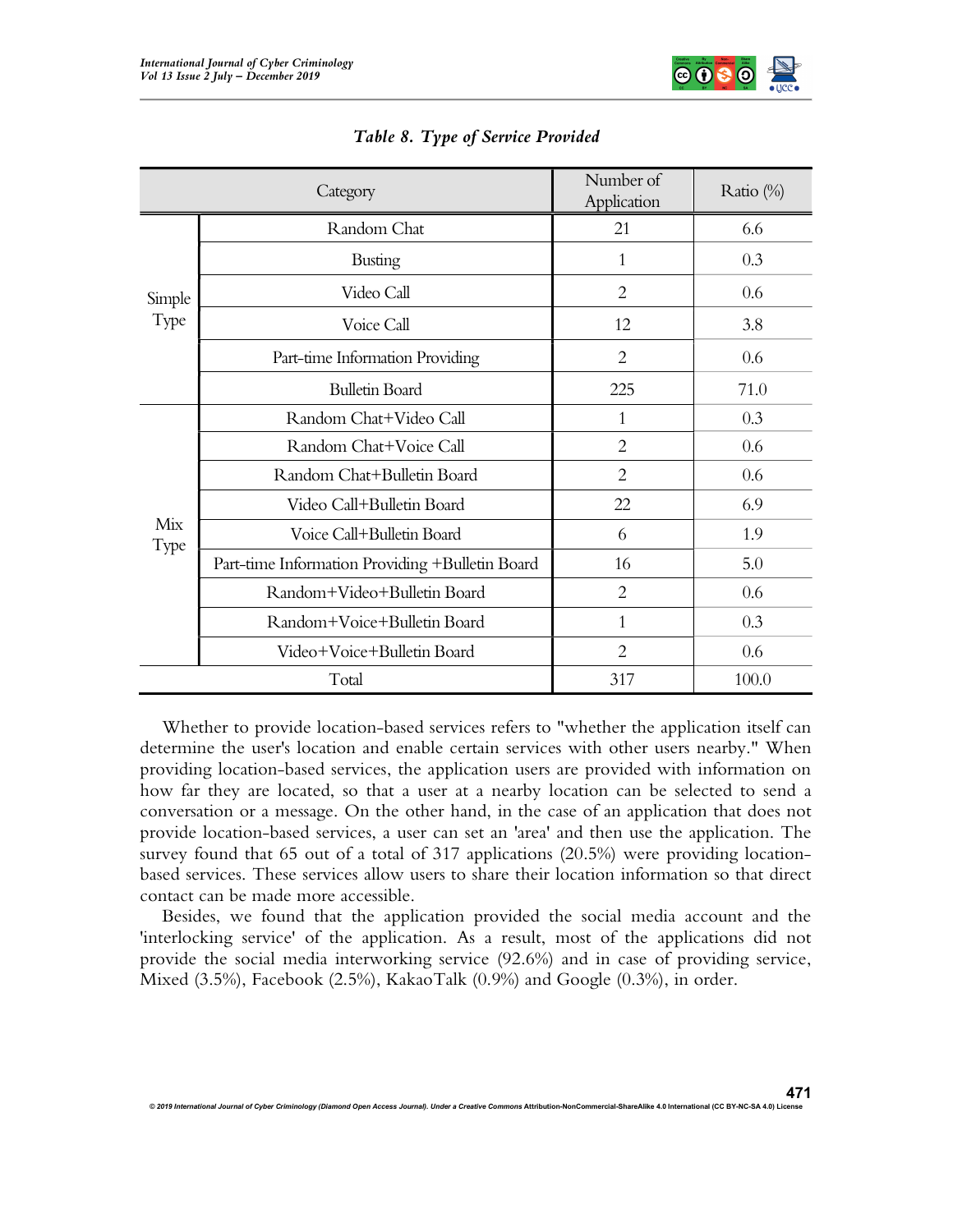| Location-based service<br>availability | Number of Application | Ratio $(\%)$ |
|----------------------------------------|-----------------------|--------------|
| Not available                          | 252                   | 79.5         |
| Available                              | 65                    | 20.5         |
| Total                                  | 317                   | 100.0        |

Table 9. Location-based service availability

## 3.7. Profit structure for promoting prostitution applications

Next, we looked at whether the user should use the payment service to access the application or not. The payment types can be divided into one-time pay per message/chatting ('payment per case'), fixed-rate for a certain period, and both('mix').

As a result, out of the total 317 applications, 177 applications (55.8%) were found to provide payment service. In other words, more than half of the applications were offering payment services, which would allow operators to earn income from payments made by users. According to the results, regarding the payment type for the application that provides the payment service, in 122 (38.5%) applications, a user can "paying per case" in order to "make a blind date, send a message, chat, and others.". In contrast, in 29 (9.1%) applications, a user can "pay some amount of money for the free use of a certain period," and 26 "mixed type" applications (8.2%).

| Payment Type |                  | Number of Application | Ratio $(\%)$ |
|--------------|------------------|-----------------------|--------------|
| None         |                  | 140                   | 44.2         |
|              | Payment per case | 122                   | 38.5         |
| Type         | Fixed            | 29                    | 9.1          |
|              | Mix              | 26                    |              |
| Total        |                  | 317                   | 100.0        |

Table 10. Payment Types and Types

We have also looked at how users are offered free points to use the app in addition to paying for it themselves. 'Free points' means that when a user joins another application, providing personal information, the operator can reward a certain amount of points so that the user can be actively using the application. This method indirectly gives the application user the ability to join other applications or to provide personal information. As a result, 91 out of 317 applications (28.7%) were providing free points.

The following Table 11 shows whether the application is advertised and the types of ads it provides within the application. The types of ads in the applications are classified into 'commercial advertising,' 'prostitution advertising,' and 'mixed advertising that provides both commercial and prostitution advertising.'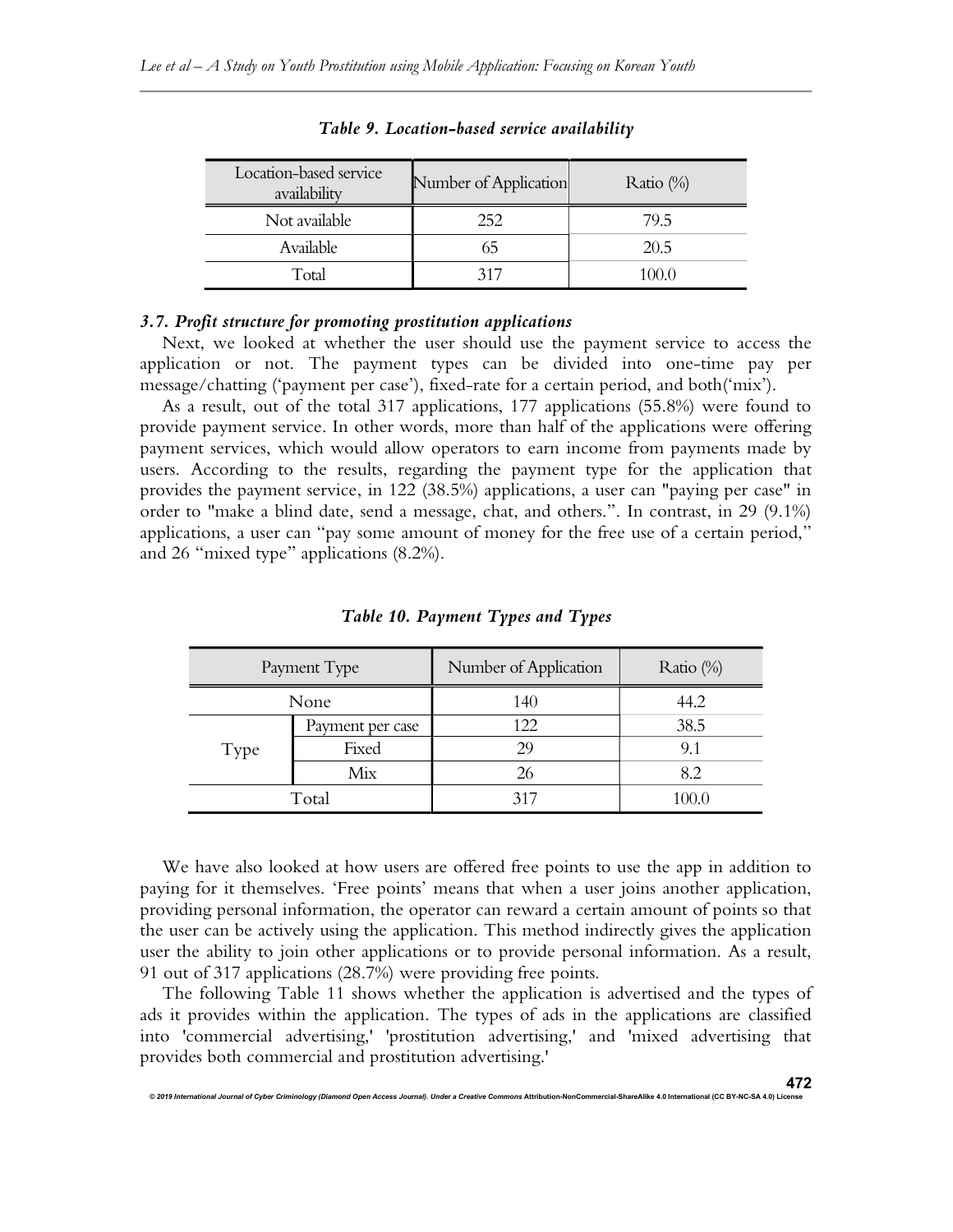

As a result, the number of applications that provided advertisements was 134 (42.3%). Among these applications, 'commercial ad' 116 (36.6%), 'prostitution ad' 11 (3.5%), and 'mixed ad' 7 (2.2%). These results show that application operators can earn a certain amount of revenue in the form of 'posting commercial advertising' in addition to the payment service, or 'promoting other applications run by the same operator.'

| Ad Availability |                         | Number of Application | Ratio $(\%)$ |
|-----------------|-------------------------|-----------------------|--------------|
| Not Available   |                         | 183                   | 57.7         |
|                 | Commercial              | 116                   | 36.6         |
| Available       | Prostitution            |                       | 3.5          |
|                 | Commercial+Prostitution |                       | 2.2          |
| Total           |                         | 317                   | 100.0        |

Table 11. Ad Availability and Status

In other words, chat applications are making money in various ways. More than half of all 317 applications required payment, and they provided points indirectly by allowing users to sign up for other applications or providing their personal information separately from payment requests. Eventually, application operators could see that they were making a profit from users who use chat applications and other revenue from other companies in the form of information and advertisement.

## 3.8. Notice of prostitution prevention and enforcement

| Prostitution Prevention Notice            | Number of Application | Ratio $(\%)$ |
|-------------------------------------------|-----------------------|--------------|
| None                                      | 253                   | 79.8         |
| Pop-up form on the first run              | 32                    | 10.1         |
| Fix warning text at the top               |                       | 1.9          |
| Real-time monitoring and reporting system |                       | 0.9          |
| Mix                                       |                       | 1.6          |
| Others                                    | 18                    | 5.7          |
| Total                                     | 317                   | 100.0        |

Table 12. Prostitution Prevention Notice

Table 12 is a summary of prostitution prevention announcements on prostitutionrelated applications. Prostitution Prevention Announcement Status refers to whether a developer is providing (or receiving) information on warnings, surveillance of operators,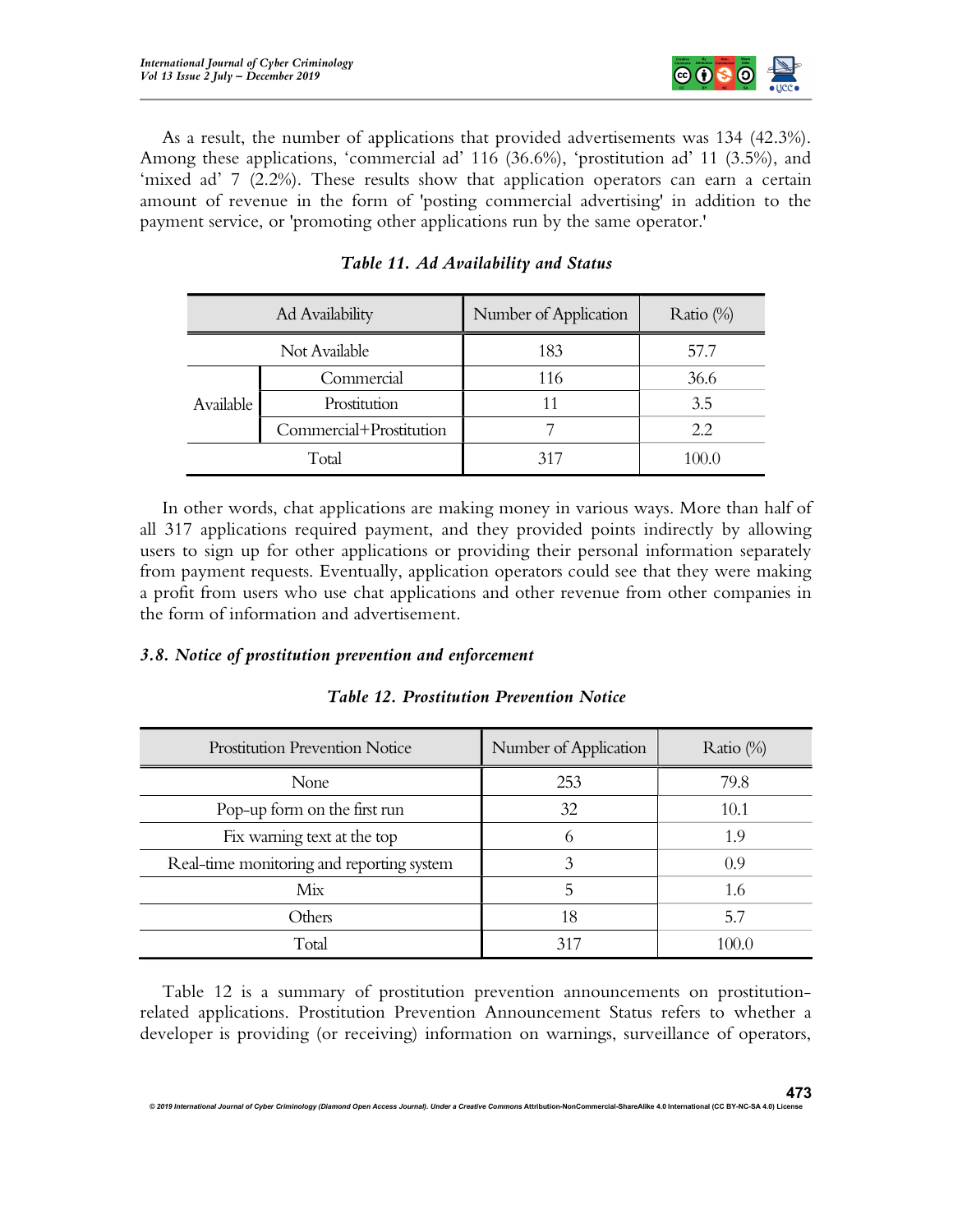reports of users, and other information related to the suspension of activities or postings to prevent prostitution itself.

The analysis found that most apps did not notify any information related to prostitution (79.8%). There are following different types: 1) providing information in the form of a pop-up when the application was first to run (10.1%), 2) presenting fixed warning text at the top (1.9%), 3) providing a 'real-time monitoring and reporting system' for operators and users (0.9%). Also, there were mixed methods (1.6%) and others (5.7%). In other words, out of the 317 applications that provide direct or indirect prostitution information, only 20.2% of applications show that operators are making superficial efforts to prevent prostitution.

#### Discussion and Conclusion

One of the keywords used when searching for a chat application is that the characteristics of the most frequently used words seem to have nothing to do with prostitution on the surface. It also continues to change with user interest and demand, and operators of chat applications are continually seeking to adapt to this demand. Moreover, the reason the users prefer to obtain prostitution information using a chat application is that anonymity is guaranteed. Most chat applications require a subscription for continued use and activation. However, most users do not require self-authentication because of users who are reluctant to disclose personal information leaks or application experience. The chat application is used as cyberspace to share prostitution information with anonymity.

Besides, the provision of location-based services provides a position between users, allowing users to select a user at a short distance and send a conversation or a message. It provides information about people who are close to physical distance and helps to facilitate a direct meeting. There were cases where additional benefits were provided by providing interworking services to applications and home pages. The homepage linked to the chat application was an 'adult site' that directly or indirectly provided prostitution information. In other words, the nature of chat applications where profitability exists in various ways has been exploited by prostitutes or adult site operators for some profitability purposes.

In the App Store, anyone can easily download the chat application by searching for the desired keyword. The method is straightforward, so there are many users. When we looked at the number of downloads of chat applications related to prostitution, more than half of them had more than 1,000 and less than 100,000 users. The number of users of applications providing direct or indirect prostitution information is vast. The problem is that teenagers can easily access chat applications.

Prostitution promotion applications have been shown to limit the age of use. However, according to the results of the survey, the ratio of '17 years old '(66.2%), '12 years old' (13.2%), '3 years old' (15.5%), '7 years old (4.7%), which allowed almost all of the sexchatting applications to be downloaded and used without restriction. Notably, some applications set the age of use as 'three-years and seven-years-old,' indicating that setting an age of use is just a formal process and not a means of protecting children and adolescents. Furthermore, there were instances when some of the applications were researched (as of October 14, 2016) there was a case that the age restriction was changed

© 2019 International Journal of Cyber Criminology (Diamond Open Access Journal). Under a Creative Com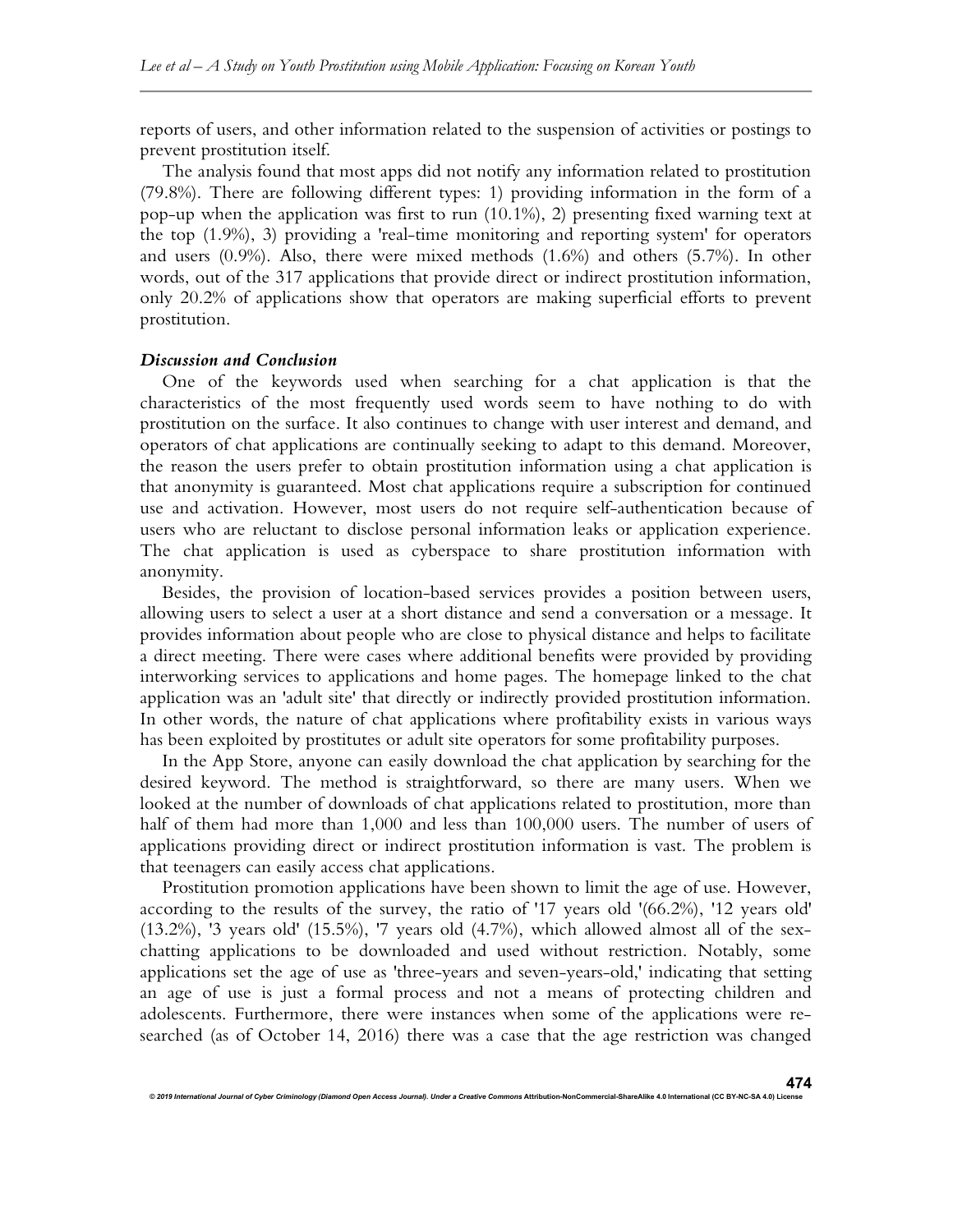

(eg., 12 to 17 years old). In other words, the age setting is not only formal but also easy to change.

Chat applications are fast enough to disappear for various reasons as quickly as new applications are created. Furthermore, some applications changed names for various reasons. It developed an application that provided the same or similar services as the existing application. It migrated all the information in the existing application to provide information for users to use the new application. Moreover, application operators were virtually assisting prostitution. There was a certain percentage (20.2%) of the applications that had been only notifying warning of prosecution/prevention for prostitution. However, they did not crack down on prostitution-related articles. In other words, the operators know that prostitution was practically carried out, but the application still encouraged the situation and attracted users. Therefore, it is not easy to investigate or crackdown on the application itself even if there is a situation in the chat application that promotes prostitution.

In sum, the problem with the chat application is that, firstly, the prostitution is evolving with the development of science and technology. Second, it is difficult to regulate the age of chat applications and to crack down on prostitution. The number of users of chat applications is increasing, and thus various crimes have occurred, but the legal control system is weak. Prostitution agencies or prostitution agencies are already using most chat applications to advertise. However, it is practically difficult to detect the conduct of a chat application operator promoting prostitution and the organized prostitution that exploits it.

However, the current study provides some suggestions for preventing youth prostitution in chat applications in South Korea. First, the chat application used for prostitution has adopted in response to police intervention, changing keywords retrieved by application users, and demand for advertising. Considering the actual situation of applications that are created and disappeared quickly during the investigation period of one month, it is difficult to follow the flow of prostitution into adolescents as a result of postponed concentration. Therefore, it is necessary to minimize the blind spots of prostitution by reflecting the real-time change of cyberspace where prostitution is done by combining techniques such as Search Engine Optimization (SEO).

Second, it is difficult to implement administrative sanctions by punishing administrators of chat applications as 'laws for the protection of sex of children and adolescents or applying the 'Youth Protection Act' to chat applications, despite the public information are being promoted prostitution in chat applications. Therefore, some systems should be provided in the chat application, and if not, registration and operation should be restricted. First, the applications need to remove the users' anonymity within the chat application. When a user needs to sign up for a chat application under their real name, they will not be able to share prostitution information as it is now, because they are concerned about their information disclosure. Also, random chat applications, which provide indiscriminate information on prostitution, should be blocked entirely to the youth through age restriction and strict enforcement or should limit the use time for adolescents. Also, in some applications, screen capture is disabled, and when the other party deletes the chat room, there is almost no access data to the server, so it is impossible to obtain evidence. It is necessary to make it possible to capture all the applications and store the server information for a certain period so that it is easy to acquire evidence when investigating.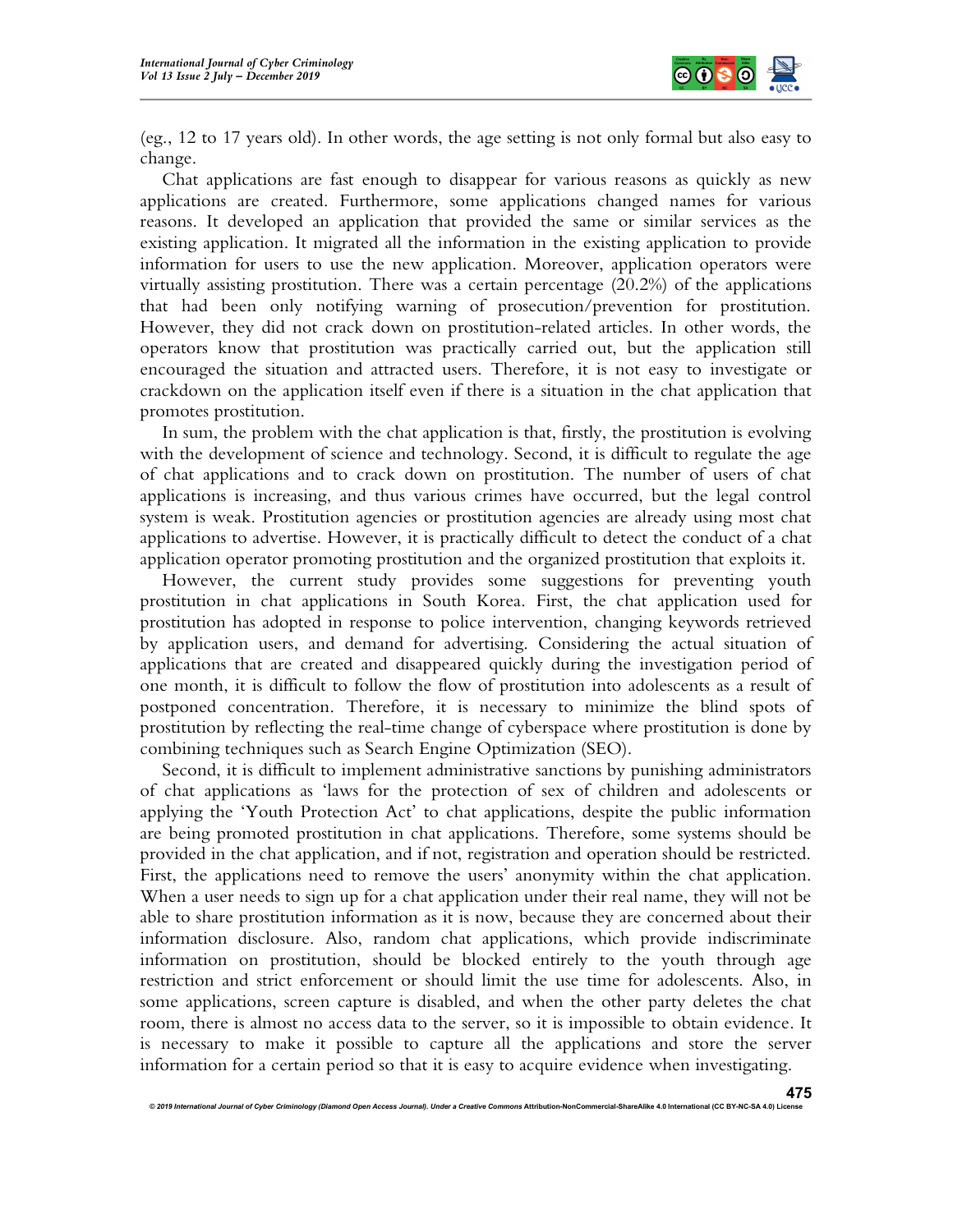Third, complementing the legal side for changes in the sex trade mode in chat applications is required. Currently, the only way to crack down on prostitution through a random chat application is to have a police officer get a note from a chat agent and catch in action to secure evidence about prostitution. However, because the investigation is possible to be illegal due to sting operation, it is difficult to arrest them as a result. It is necessary to introduce a proactive investigation technique such as the United States that can investigate sexual crimes against children and youth in cyberspace. If information related to prostitution is provided in the chat application, users get rewarded a certain amount of money when they report it and have a plan to suspend the operation of the chat application immediately.

Finally, education on harmful media should be strengthened for young people. In the case of teenagers, when they do not have any information, and they use curiosity applications, they can be indiscriminately exposed to prostitution promotional information and obscenity. Also, given the fact that users who use random chat applications become victims of cybercrime, it is necessary to conduct direct preventive education for the youth, the most vulnerable ones. Continuous education is needed to inform the dysfunctional aspect of informatization and to prevent crime damage in school education.

#### References

- Judge, A. M. (2012). "Sexting" among U.S. adolescents: Psychological and legal perspectives. Harvard Review of Psychiatry, 20(2), 86-96.
- Jung, H. M., Jang, M. S., Cho, J. K., Lee, K. Y., Park, S. R., Kim, H. A. (2016). A Study on the Environment of Prostitution and Human Rights of Children and juvenile. Ewha Woman's University's Institute for Gender and Law. National Human Rights Commission of Korea Research Service Report
- Kim, H. K. (2013). Study on the Legality and Effectiveness of the Undercover Investigation on Child Prostitution under the Act on the Protection of Children Against Sex Crimes. New Trends in Criminal Law, 42, 36-68.
- Kim, S. Y. (2016). Legal regulations for chat applications that drive online condition contact. Discussion materials at the National Assembly to mark the founding of the Children's Human Rights Policy Forum.
- Lee, C. H., Kim, K. H., & Chang, S. A. (2013). A Study on Policy Measures to Protect Youths with The Spread of Smartphone. National Youth Policy Institute Research Report.
- Lee, J. K., & Oh D.Y. (2014). A Study on the Current State of Harmful Information and Protective Measures for Adolescents in Smartphone Open Markets Home and Abroad. Broadcasting and Communication Studies, 86, 7-44.
- Mitchell, K. J., Jones, L. M., Wolak, J., & Finkelhor, D. (2011). Internet-facilitated commercial sexual exploitation of children: Findings from a nationally representative sample of law enforcement agencies in the U.S. Sexual Abuse: A Journal of Research and Treatment, 23, 43–71.
- Mitchell, K. J., Wolak, J., Finkelhor, D., & Jones, L. (2012). Investigators using the Internet to apprehend sex offenders: findings from the Second National Juvenile Online Victimization Study. Police Practice and Research, 13(3), 267-281.

© 2019 International Journal of Cyber Criminology (Diamond Open Access Journal). Under a Creative Con